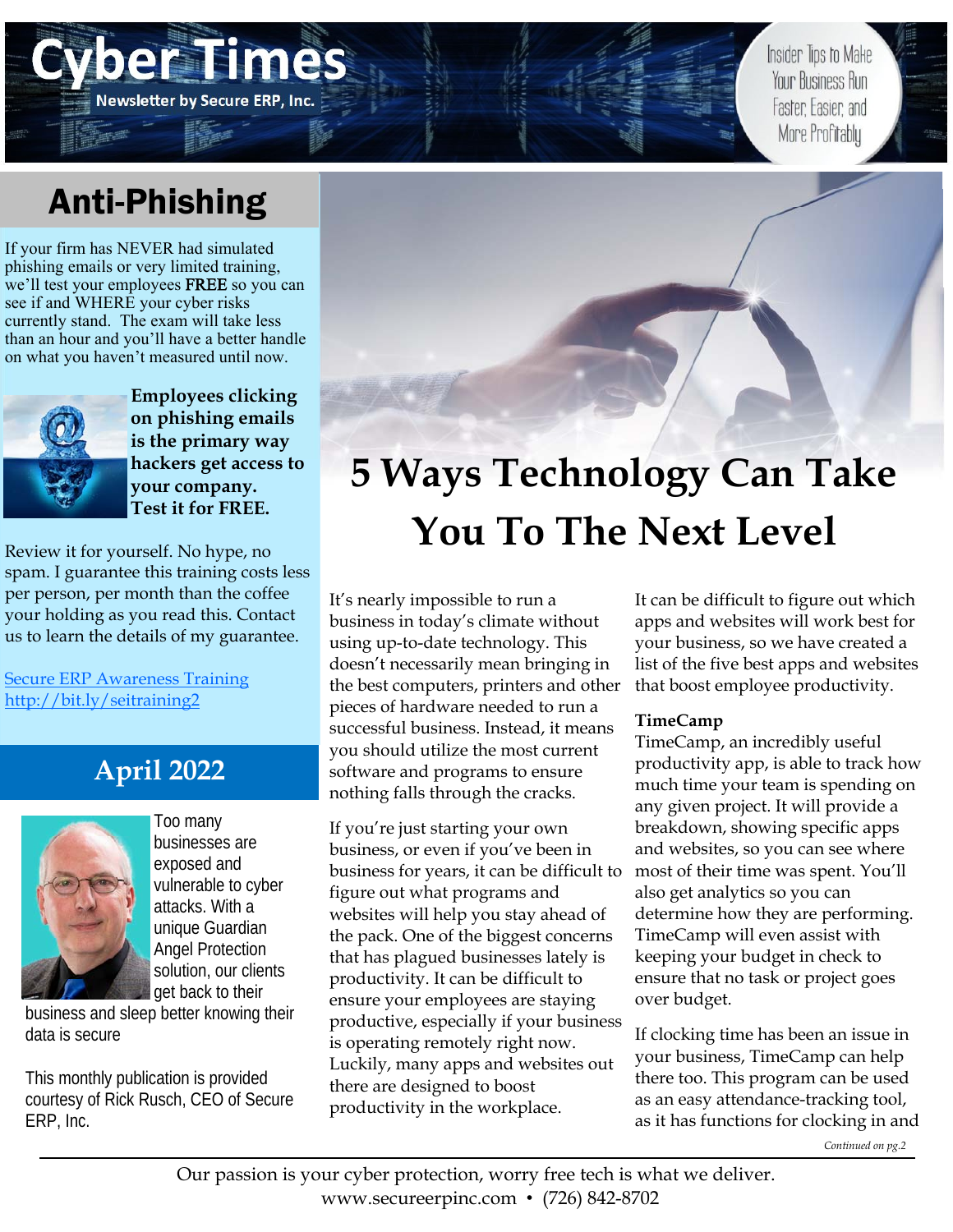*Continued from pg.1* 

out, tracking overtime, automating payroll and reporting leaves. It's simple to use and comes with endless benefits.

### **Digital Assistants**

While it would be nice for every employee to have an assistant, it's just not financially feasible. With the influx of technology over the last decade, nearly every person who works in your company has access to a digital assistant at all times. Siri, Cortana, Alexa and Google Assistant all exist to help you and your employees get through the day.

If you have employees who continually miss meetings or deadlines, have them set up reminders with their digital assistant. It can be as easy as saying, "Remind me that I have a meeting in three hours," and your digital assistant will remind you when it's time.

### **Slack**

If your company operates remotely, or if you have certain employees who aren't working in the office, how are you communicating with each other? Using e-mail can become tedious, and e-mails are frequently missed. Texting is also not the best option unless you supply everyone in your company with a mobile work phone. That's where Slack comes in.

**"If you plan to grow your business until it's considered elite, you must make the necessary technological adjustments."** 

Slack is a group-messaging system designed to increase productivity. This program will keep employees up-todate on recent developments within the company. You can also create specific groups if you need to get a message out to a specific team or group of people. Slack has been a lifesaver for many companies during the pandemic.

### **Asana**

Asana is one of the best project management tools on the market. With this program, you'll be able to plan projects way in advance and plot out what should be completed first. There are also messaging options for every task and project so you can keep your team informed of any developments or changes. If you're overseeing a team that is working on the same project, then Asana is a must-have for your company.

### **Microsoft 365**

There are few things more frustrating than scheduling a meeting only to find out that you overbooked or the person you were supposed to meet with was doublebooked. With Microsoft 365, you'll never run into this problem again. The calendar-sharing feature on Microsoft 365 allows you to see everyone's schedule so you can plan out meetings when everyone is free. You'll also have improved communication, secure cloud storage and automatic upgrades with Microsoft 365.

If you plan to grow your business until it's considered elite, you must make the necessary technological adjustments. If you're unsure about where to start, give these apps and websites a view. They could really bolster your productivity.

### **Do You Safeguard Your Company's Data And Your Customers' Private Information BETTER THAN Equifax, Yahoo and Target Did?**



If the answer is "NO" – and let's be honest, the answer *is* no – you are leaving yourself and your company open to massive liability, *millions* in fines and lost business, lawsuits, theft and so much more.

Why? Because you are a hacker's #1 target. They know you have access to financials, employee records, company data and all that juicy customer information – social security numbers, credit card numbers, birth dates, home addresses, e-mails, etc.

Don't kid yourself. Cybercriminals and hackers will stop at NOTHING to steal your credentials. And once they have your password(s), it's only a matter of time before they destroy your business, scare away your customers and ruin your professional and personal life.

### **Why Not Take 4 Seconds Now To Protect Yourself, Protect Your Company And Protect Your Customers?**

Our 100% FREE and 100% confidential, exclusive CEO Dark Web Scan is your first line of defense. To receive your report in just 24 hours, visit the link below and provide us with your name and company e-mail address. Hopefully it will be ALL CLEAR and you can breathe easy. If your company, your profits and your customers are AT RISK, we'll simply dig a little deeper to make sure you're protected.

Don't let this happen to you, your employees and your customers. *Reserve your exclusive CEO Dark Web Scan now!*

#### **Get your free Dark Web Scan TODAY at www.secureerpinc.com/darkwebscan**

Our passion is your cyber protection, worry free tech is what we deliver. www.secureerpinc.com • (726) 842-8702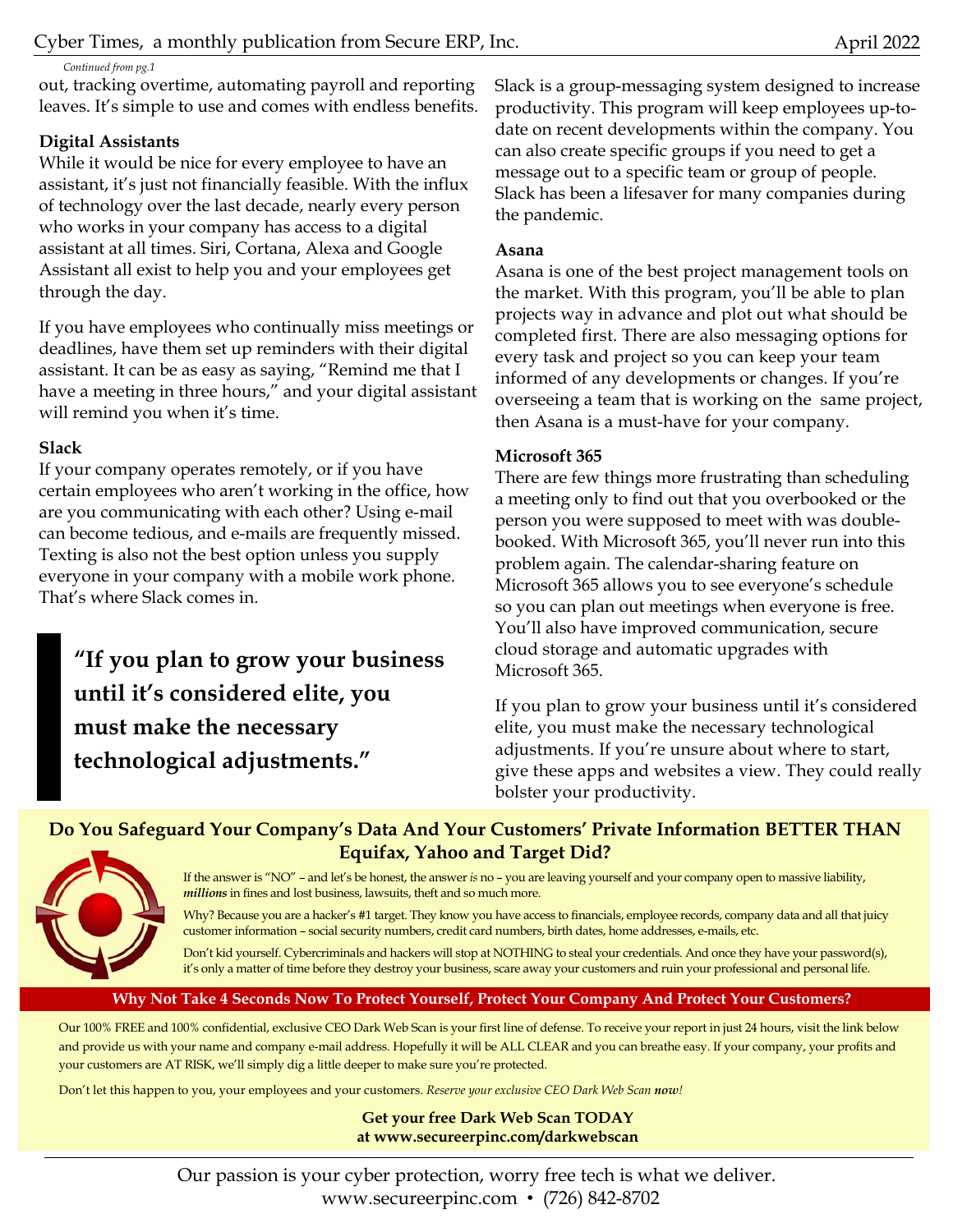### Cyber Security TIPs

### **Why a Really Good Backup Should NOT Be Your Only Protection From Ransomware.**

I recommend you read an article I found that perfectly describes why companies shouldn't rely on perfectly good backups to protect them against ransomware attacks.

### Here's the pull quote:

"*Restoring encrypted files might seem like the most important thing to do when faced with a ransomware attack. Unfortunately, recovering from backup might just mean recovering systems to a point where the attacker already had access. It doesn't fix the vulnerabilities that led to the breach. Resolving a ransomware attack isn't just a matter of the files any more than resolving a flooded basement is just a matter of pumping out the water. You also need to fix the leaky pipes.* " - SC Magazine

But actually read the entire article.

I've shrunken the link to usable size: **http://bit.ly/backuppanacea**

One of the most critical aspects of a malware attack is the search to ensure all the doors are locked & the criminal isn't still in the house.

**About half of the businesses successfully attacked by ransomware are out of business in the next 6 months.** Don't lose your business assuming you're protected.—**R2**

## **Remote Work Is No Joke**



Not long ago, I read an article in The New York Times titled *We're Kidding Ourselves That Workers Perform Well From Home*, which I felt urgently needed a counterpoint. The article discussed the Houston-based law firm Ahmad, Zavitsanos, Anaipakos, Alavi & Mensing as they navigated the pandemic, avoided layoffs and achieved their best year on record. It's an inspiring story, and I don't mean to take any credit away from it.

That being said, the heart of the story is that Zavitsanos attributed the success of his business to when his colleagues returned to the office during the pandemic. He stated that "ambitious lawyers at firms like ours simply couldn't thrive in a virtual setting." That's true for your firm, but I fear your case might scare off leaders who are considering a more flexible work arrangement for their workforces.

I want you to consider the alternative experience that my company, ghSMART, saw when we offered flexible and remote work before and during the pandemic; we produced similar results! At ghSMART, every employee has worked from home since day one, and we have never doubted that ambitious professionals can function with remote and flexible work.

At ghSMART, we achieved record revenue and profits throughout the pandemic, completing a 10-year average annual revenue

growth of 21% and profit growth of 24%. Client-satisfaction metrics reached all-time highs. Our clients are board members and CEOs of some of the largest companies in the world, as well as government leaders and private equity investors of the largest funds.

If you think a remote firm can't build a successful culture, you'd be wrong. ghSMART recently won an award for being the best management consulting firm to work for. This was out of 100,000 firms and was based on overall employee satisfaction. We also hold a Glassdoor culture rating of 4.9 out of 5, which is #1 in our industry.

You'd also be mistaken if you thought a remote firm would struggle to attract top -tier talent. We have four New York Times best-selling authors and two Rhodes Scholars — and many of our colleagues have performed at the top of their peer groups. It's clear that you can attract and retain top talent at a remote firm.

For the leaders of those organizations who are considering flexible and remote work, I say give it a chance. It offers a level of freedom and flexibility your employees will be incredibly grateful for, and you may even see an uptick in productivity.



*Dr. Geoff Smart is the chairman and founder of ghSMART, a leadership consulting firm that exists to help leaders amplify their positive impact on the world. Dr. Smart and his firm have published multiple New York Times best-sellers. He stays active in his community and has advised many government officials.* 

Our passion is your cyber protection, worry free tech is what we deliver. www.secureerpinc.com • (726) 842-8702